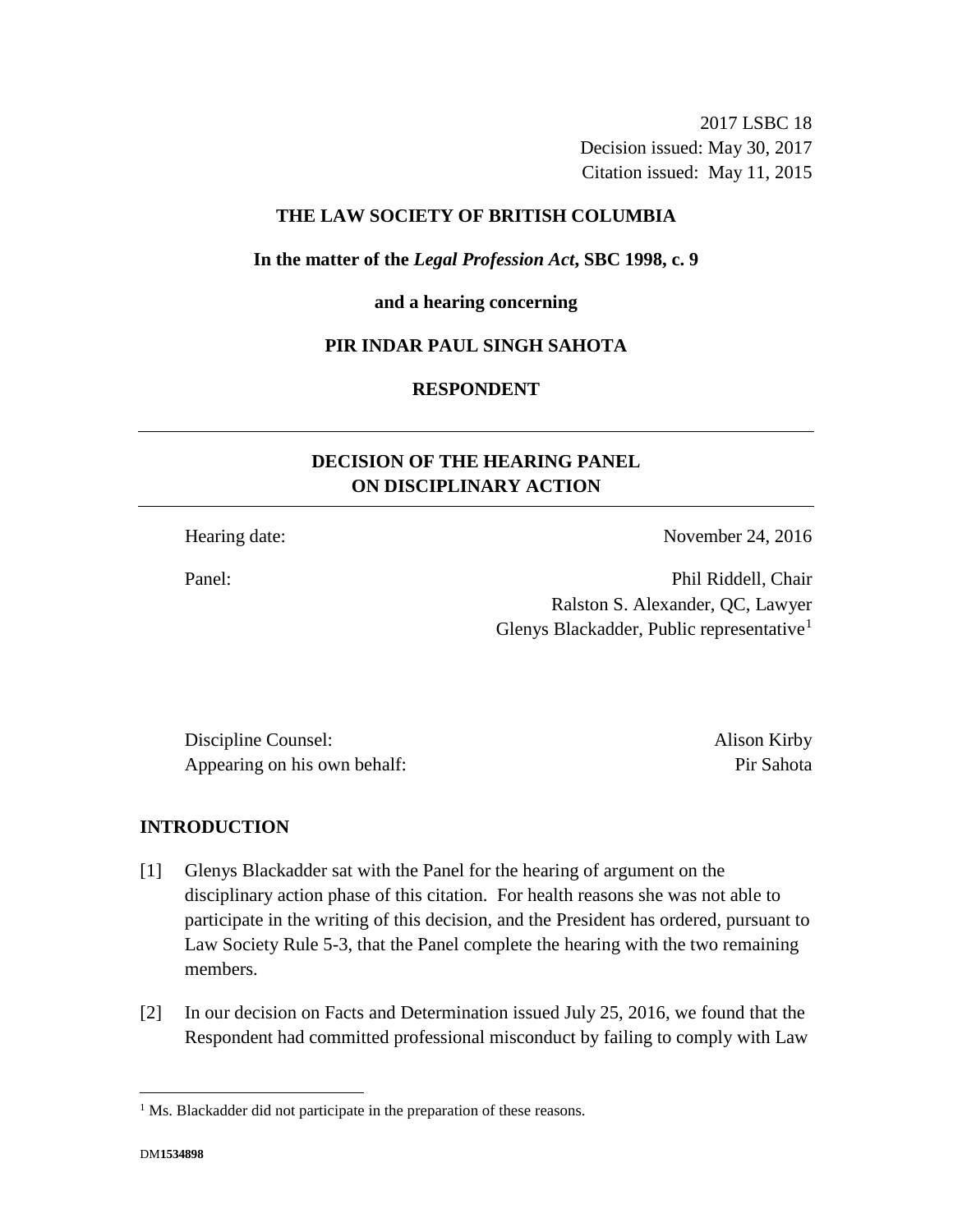Society accounting rules over a long period of time and in a series of particularized events numbering more than 50.

[3] We found that the Respondent had misappropriated trust funds by using one client's funds to cover a shortage in another transaction, and that this behaviour had occurred on numerous occasions and in differing ways. We did not find that the Respondent had personally benefited from the misbehaviour but that the sheer volume of incidents provided the necessary support for the misappropriation finding.

# **POSITION OF THE LAW SOCIETY**

- [4] The Law Society seeks a suspension of the Respondent for a period of six to twelve months. It also asks the Panel to impose restrictions on the practice of the Respondent when he returns to practice from the period of suspension.
- [5] The requested practice restrictions include a requirement that the Respondent only practise as an employee of a law firm in a situation approved by the Executive Director, that the Respondent provide prospective employers with the Panel's decision on Facts and Determination, that the Respondent not operate or be a signatory on a trust account, that the Respondent be prohibited from involvement in trust transactions and trust funds and that the Respondent not be responsible for any financial record-keeping in connection with client files.
- [6] The Law Society emphasizes certain of the considerations from the decision in *Law Society of BC v. Ogilvie*, 1999 LSBC 17 (the "Ogilvie Factors"); following the reasoning in *Law Society of BC v. Dent*, 2016 LSBC 05, the Law Society suggests that not each and every one of the Ogilvie Factors need be analyzed but instead consider the impugned behaviour under four main headings:
	- (a) Nature, gravity and consequences of the conduct;
	- (b) Character and professional conduct record of the Respondent;
	- (c) Acknowledgement of the misconduct and remedial action; and
	- (d) Public confidence in the legal profession including public confidence in the disciplinary process.
- [7] Under the nature and gravity consideration, the Law Society emphasizes the large number of rules breaches and the gross neglect of the trust accounting rules. The Law Society characterizes the misappropriations as very serious while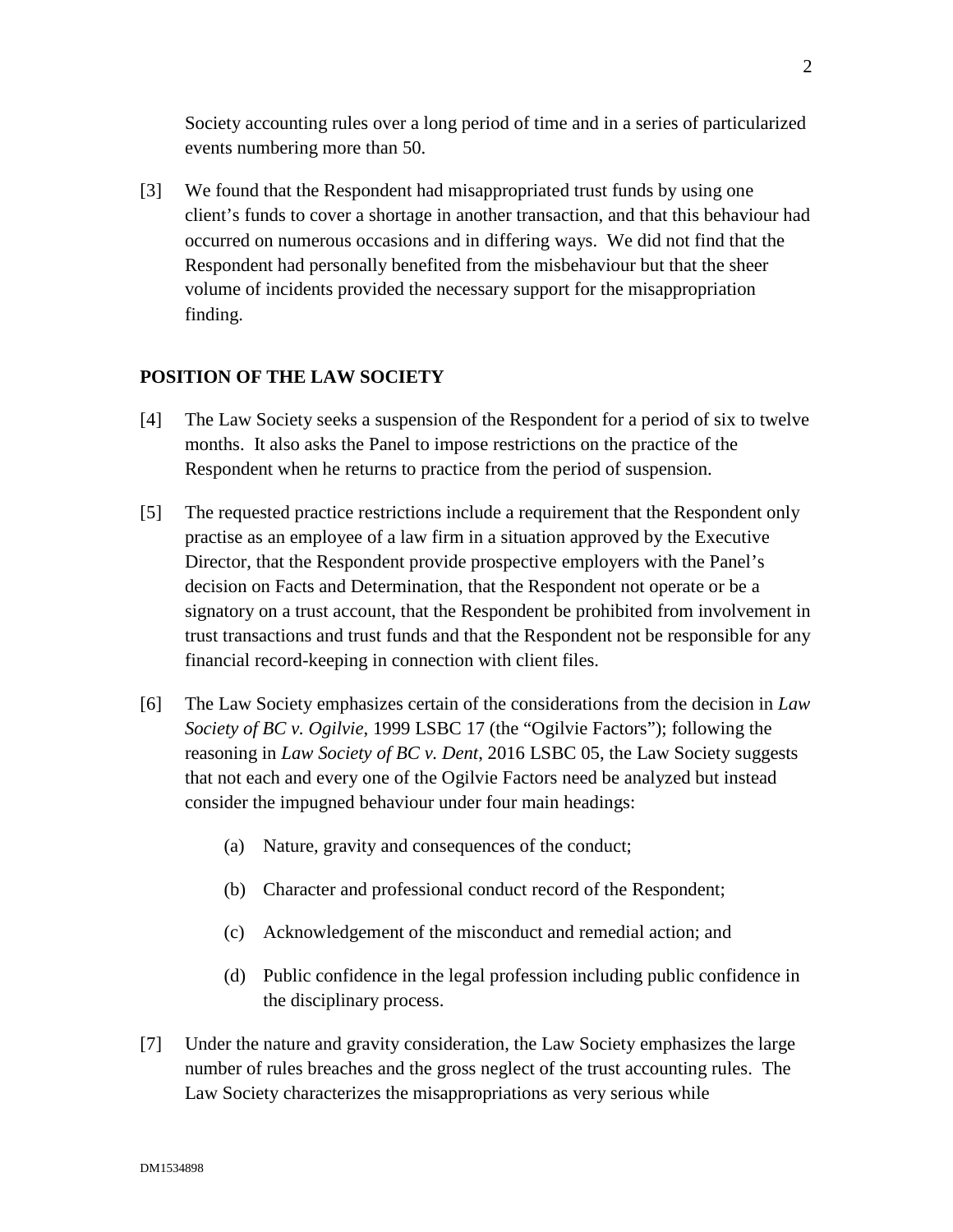acknowledging that the Panel had specifically not found any dishonesty or lack of integrity in the Respondent.

- [8] The Law Society discussion of the character and professional conduct record notes an absence of prior discipline history but notes a referral to the Practice Standards Committee for assistance with the Respondent's file management and billing practices. The Respondent was required for a time to be under the supervision of a practice supervisor, though that requirement was removed following a subsequent review. The Law Society suggests that the absence of a discipline record is a neutral factor and not a mitigating factor.
- [9] When considering the acknowledgement of misconduct and remedial action factor, the Law Society noted the apparent failure of the Respondent to appreciate the seriousness of the misbehaviour and repeated the Panel's view that the Respondent had not learned the requirements of the Law Society trust accounting rules despite two successful sessions with the Small Firm Accounting course and numerous engagements with Law Society accounting staff and both a Law Society audit and an independent forensic audit.
- [10] The Law Society suggested that the fact that the Respondent had eliminated all trust shortages does not lessen or excuse the misconduct.
- [11] Finally on the issue of the need to preserve the confidence of the public in the Law Society discipline process, the Law Society urged the Panel to recognize the need for the public to be assured that lawyers will not be permitted to disregard trust accounting rules with impunity. The sanctity of trust funds must be recognized, emphasized and enforced with appropriate sanctions meted out to those who abuse the public trust when lodging trust funds with lawyers.
- [12] The Panel was then asked to review discipline outcomes in similar cases, though the Law Society acknowledged that the circumstances of the Respondent were unique and that, as is often the case, there were no precisely similar fact patterns in reported discipline decisions.
- [13] The range of penalties imposed in the cases to which we were referred was from disbarment (in circumstances where the respondent did not participate in the hearing and that left the panel without a credible explanation for the misappropriations), a four-month suspension and a fine instead of a suspension (where the offending lawyer had been out of practice for 16 months). In all of the cases cited to the Panel, the offending behaviour was found to be intentional.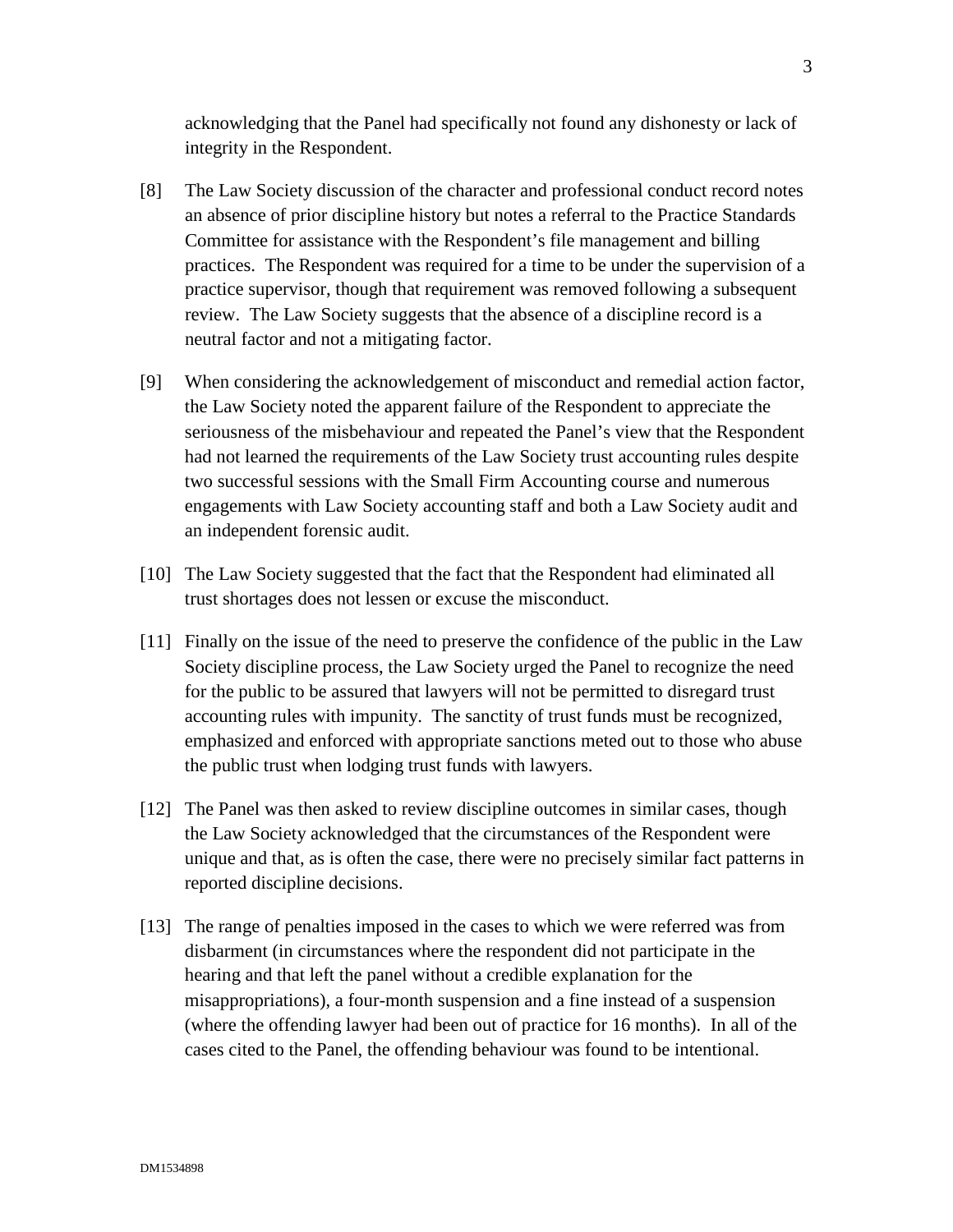### **POSITION OF THE RESPONDENT**

- [14] The Respondent acknowledged that he had not performed to the level expected of lawyers. He noted that his difficulties originated with bad accounting staff assistance. He observed that at no time did he pay money to his general account from trust; all instances of trust shortages were the result of excessive payments to clients and others receiving trust money from him (vendors of property).
- [15] He noted that he had repaid all trust shortages with his own money and that at no time had anyone suggested that he had acted dishonestly or with intent to misappropriate funds. All instances of identified trust shortages were explained by bookkeeping and other records errors.
- [16] The Respondent argued that he had acted responsibly in this matter, in each instance doing all that was asked of him by the Law Society. He made much of the fact that there were no comparable cases where the misappropriations were innocent and occurred without intent by the offending lawyer. He suggested that his case was unique and that there was no utility in looking at previous discipline decisions because, in all cases, there was an element of intentional taking of funds that was not present in his circumstances.
- [17] The Respondent observed that all of the financial mismanagement occurred in files where he was doing real estate transactions. The combination of under-trained staff and his own lack of experience in the practice area led to the many problems identified over the five years of trouble.
- [18] The foundational response of the Respondent to the penalty suggestions of the Law Society was that he should be given a chance. He acknowledged that he had been slow to come to the appropriate realization of the misdeeds and of his chronic inability to comprehend and manage the Law Society accounting rules. He had found a solution.
- [19] He had completely stopped doing real estate transactions. He had confined his practice to family files and civil and criminal litigation. He suggested that his current state of accounting compliance was on side Law Society Rules and that recent exchanges with the Law Society compliance staff had been normal. We will have more to say on this aspect of the case later in our decision.

### **DISCUSSION**

[20] We begin with an acknowledgement that this is indeed a unique case. There is the very lengthy development of the Notice to Admit with the responses being almost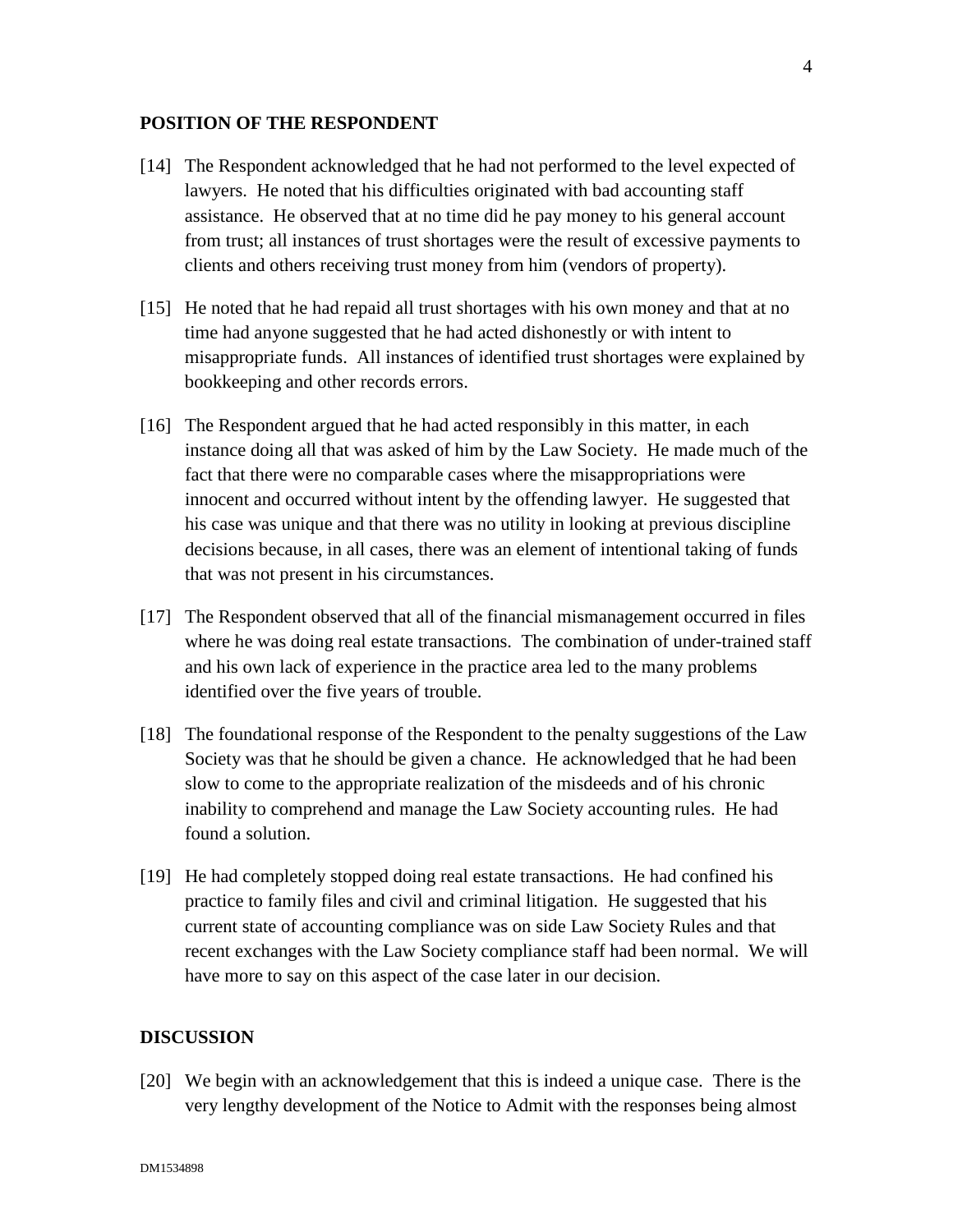all in agreement with the premise advanced. In this regard, the Respondent has acted with respect for efficiency and has not contributed to the significant time taken with this hearing.

- [21] We are of the opinion that this is not a case where it is appropriate to consider an abridged version of the Ogilvie Factors. The examination of the full range of factors is important to appreciate how unlike any previous discipline hearing this one has become. The Panel has confronted a very difficult situation while trying to accomplish an appropriate penalty that fits the circumstances of this case.
- [22] The Ogilvie Factors are the following:
	- (a) The nature and gravity of the conduct proven;
	- (b) The age and experience of the respondent;
	- (c) The previous character of the respondent, including details of prior discipline;
	- (d) The impact upon the victim;
	- (e) The advantage gained or to be gained by the respondent;
	- (f) The number of times the offending conduct occurred;
	- (g) Whether the respondent has acknowledged the misconduct and taken steps to disclose and redress the wrong and the presence or absence of other mitigating circumstances;
	- (h) The possibility of remediating or rehabilitating the respondent;
	- (i) The impact on the respondent of criminal or other sanctions or penalties;
	- (j) The impact of the proposed penalty on the respondent;
	- (k) The need for specific and general deterrence;
	- (l) The need to ensure the public confidence in the integrity of the profession; and
	- (m) The range of penalties imposed in similar cases.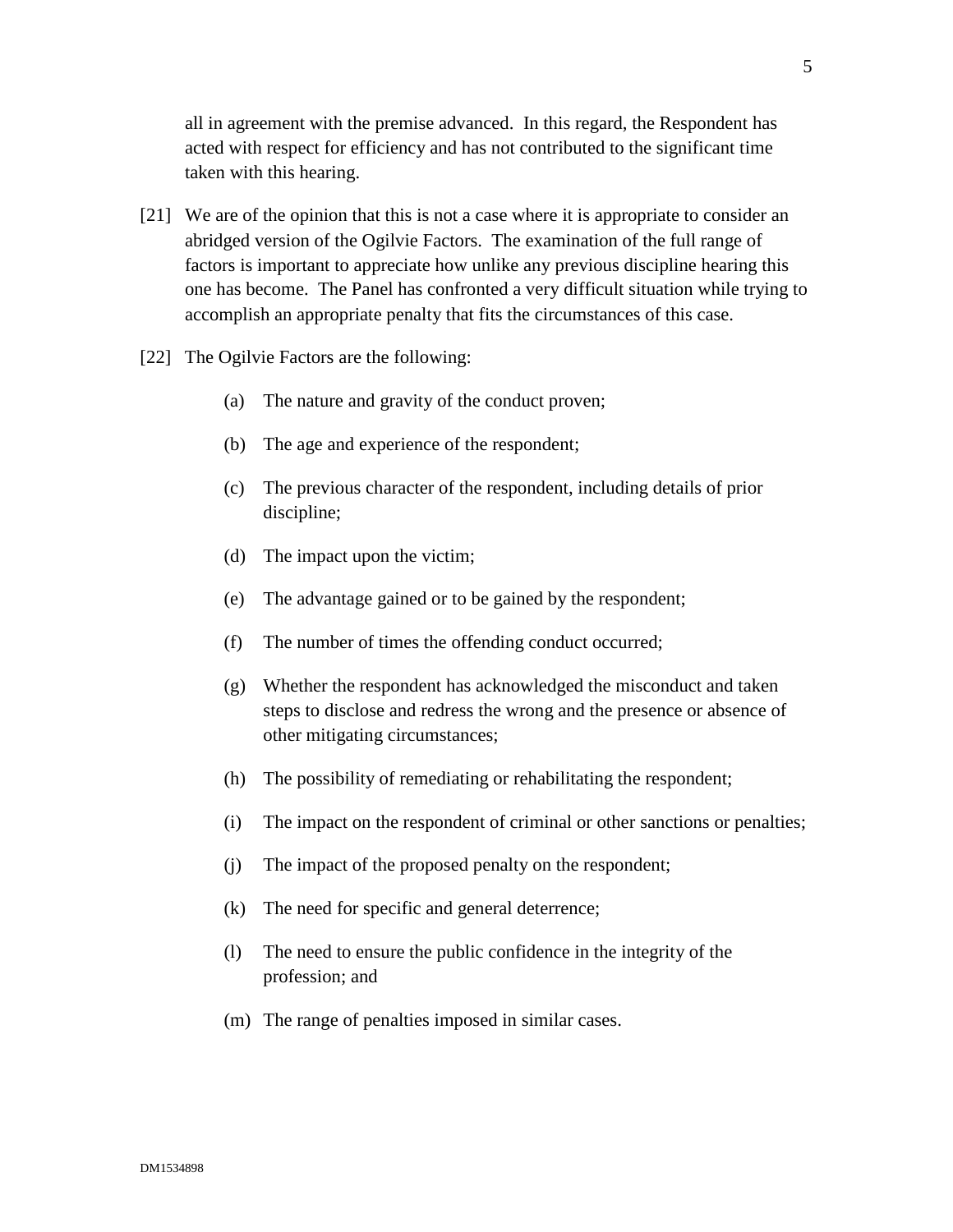### **The nature and gravity of the conduct proven**

[23] There is no doubt that the abiding and enduring breaches of Law Society accounting rules are a grave and serious matter. The rules are established to protect the public and to enable members of the public to entrust money to members of the legal profession with the confidence that the regulatory regime in place will provide appropriate safeguards. Any attempt to minimize the importance of strict compliance must be vigorously resisted. For that reason this is a very significant Ogilvie consideration.

### **The age and experience of the respondent**

- [24] The Respondent is 58 years of age and was initially licensed to practise law in India. It is clear that the 20 or so years of the Indian practice experience did not equip the Respondent to practise real estate transactions in British Columbia. The legal systems are different, and the Respondent was not equipped for the type of work required of him in a solicitor's practice in British Columbia.
- [25] The Respondent had no exposure to trust accounting in his Indian practice this was an entirely new challenge to be addressed. For the purposes of the Ogilvie Factors we should consider the Respondent to be older than normal and at the material time  $(2008 – 2013)$  to be starting in the practice with essentially no previous experience. On this factor, with this analysis, the Respondent gets the benefit of a lack of experience and reduced expectations in the result.

### **The previous character of the respondent, including details of prior discipline**

[26] There is no suggestion of any deficiencies in the character of the Respondent – to the contrary, his efforts to restore from scarce personal resources all trust shortages that resulted from the mismanaged accounting speaks to his strength and honesty. He has no discipline history, and the intervention of the Practice Standards Committee is a logical consequence of all that this hearing has been about.

### **The impact upon the victim**

[27] It appears from a thorough review of the materials presented that there is no victim of these various misdeeds. It is the uncontroverted evidence of the Respondent that no one complained of his misdeeds throughout the full four to five years duration. That is likely in part due to the fact that the Respondent restored trust shortages from his own pocket. It could be suggested that the legal profession is a victim in that it suffered the administrative burden of the investigation and supervision of the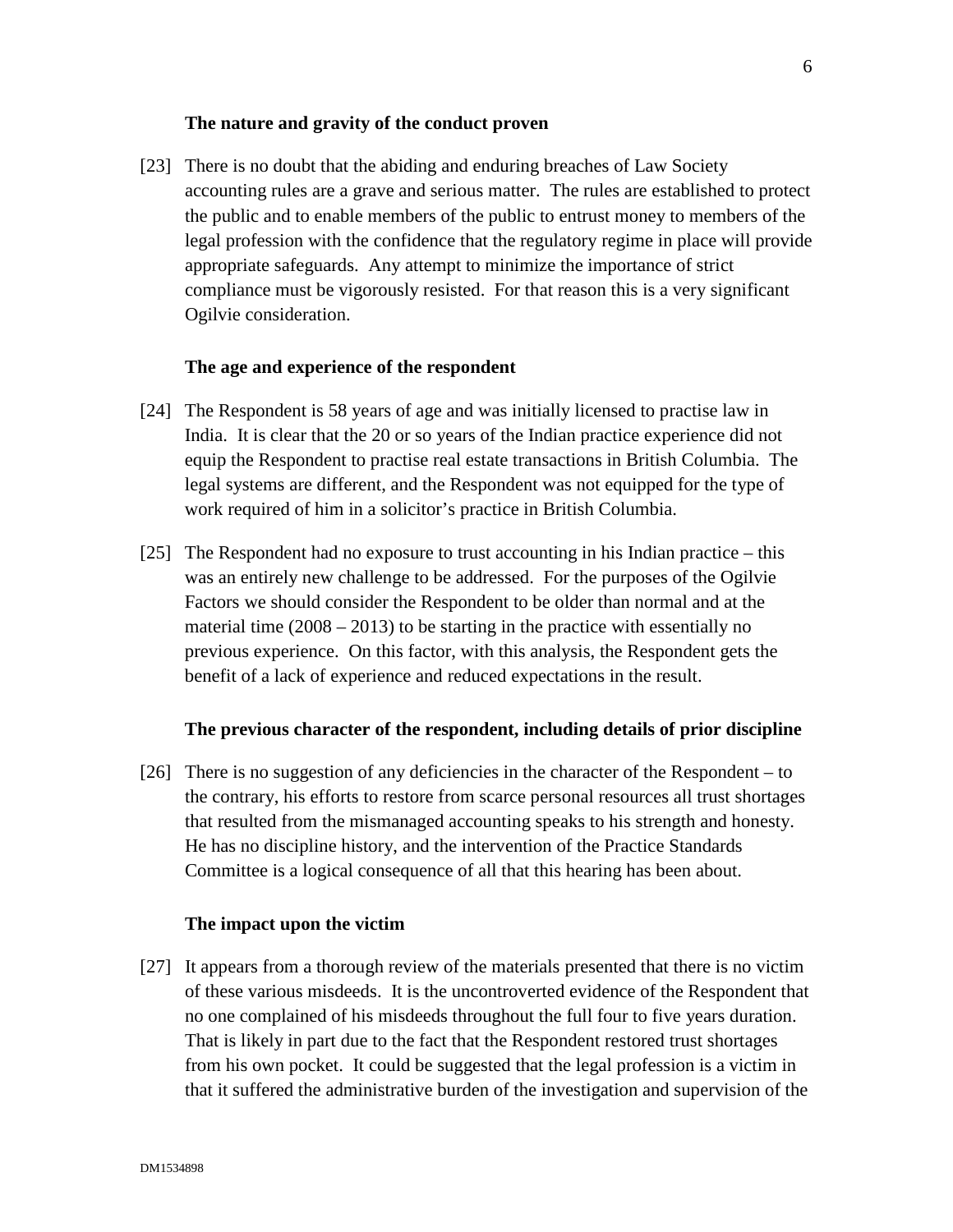Respondent following the results of the initial practice audit. In addition, it is possible to argue that the legal profession is a victim by reason of the negative publicity surrounding the misbehaviour of the Respondent. That argument was considered in *Law Society of BC v. Faminoff*, 2017 LSBC 04. We agree with the following observation at para. 98:

> Professional misconduct will almost always involve investigatory and regulatory costs. It could be argued that all professional misconduct harms the reputation of the profession. In our view, however, it is not necessary to identify the profession as a "victim" in every case. Referring to the legal profession as a victim may be perceived as insensitive to the clients or innocent parties who have suffered direct loss as a result of the lawyer's conduct. The concept of measuring harm to the profession can be fully recognized in the principle that the penalty must be guided by the protection of public confidence in the disciplinary process and the legal profession.

### **The advantages gained or to be gained by the respondent**

[28] On this factor there appears to be no controversy that the Respondent gained nothing from the misbehaviour. His evidence was to the effect that the real estate practice cost him nothing but heartache and financial problems where he was regularly required to restore with his own money trust shortages resulting from mistaken overpayments. It does not appear that he made any effort to recover overpayments from the beneficiaries of those mistakes.

#### **The number of times the offending conduct occurred**

[29] This is a substantially negative characteristic where there are 50 plus documented instances of Rule breaches over a long span of time. There is no explanation offered for the continued efforts of the Respondent to continue in this practice area, which was so demonstrably beyond him. What little we know of his personal financial circumstances suggests that a need to look after his family's basic needs was a significant contributing factor to this continued effort to succeed against all odds.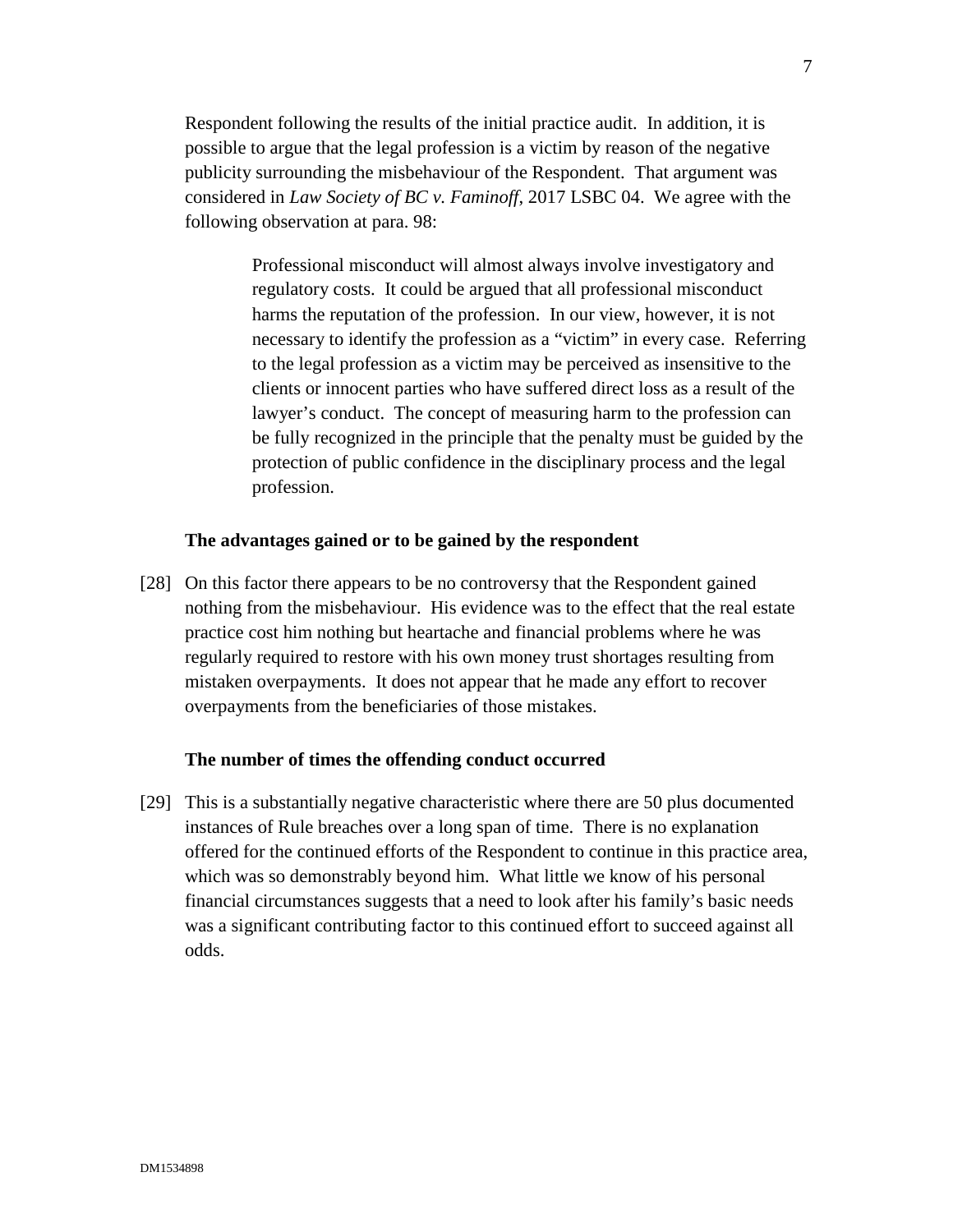# **Whether the respondent has acknowledged the misconduct and taken steps to disclose and redress the wrong and the presence or absence of other mitigating circumstances**

[30] The Respondent has clearly acknowledged the misconduct. As noted in both our decision on Facts and Determination and earlier in this decision, the Respondent replied comprehensively to the Law Society Notice to Admit and, in virtually all circumstances, cooperated with staff to find appropriate resolutions to the trust shortages. In terms of other mitigating circumstances, it must be noted that the Respondent has abandoned the real estate practice that created almost all of the difficulties encountered in this citation. A more effective mitigation strategy is not possible.

### **The possibility of remediating or rehabilitating the respondent**

[31] The Respondent appears to be a competent lawyer apart from the demonstrated accounting shortcomings. His ongoing practice has been scrutinized in depth by Law Society staff. The Panel has had an opportunity to review more recent exchanges with Law Society compliance staff, and most of what has transpired since the abandonment of the conveyancing work has been compliant. There is no need for remediation or rehabilitation as long as the Respondent stays away from real property conveyancing. We are able to ensure that outcome with appropriate practice conditions.

### **The impact on the respondent of criminal or other sanctions or penalties**

[32] There are no criminal or other sanctions or penalties. This is not a relevant Ogilvie Factor.

### **The impact of the proposed penalty on the respondent**

[33] The impact on the Respondent of the proposed suspension of six to twelve months would be the equivalent of a disbarment. His practice is not flourishing, and he is not likely to grow the practice to a size where he will be unable to manage the work flow. At the same time, were he not available for even six months to his existing client base and referral network, it would be very difficult if not impossible to reestablish an economically viable enterprise. The Law Society has acknowledged that his misdeeds are not of the nature that demand a disbarment, acknowledging as they do in argument that his honesty and integrity are not in issue. The proposed penalty, however, will have the practical consequence that is acknowledged to be unnecessary.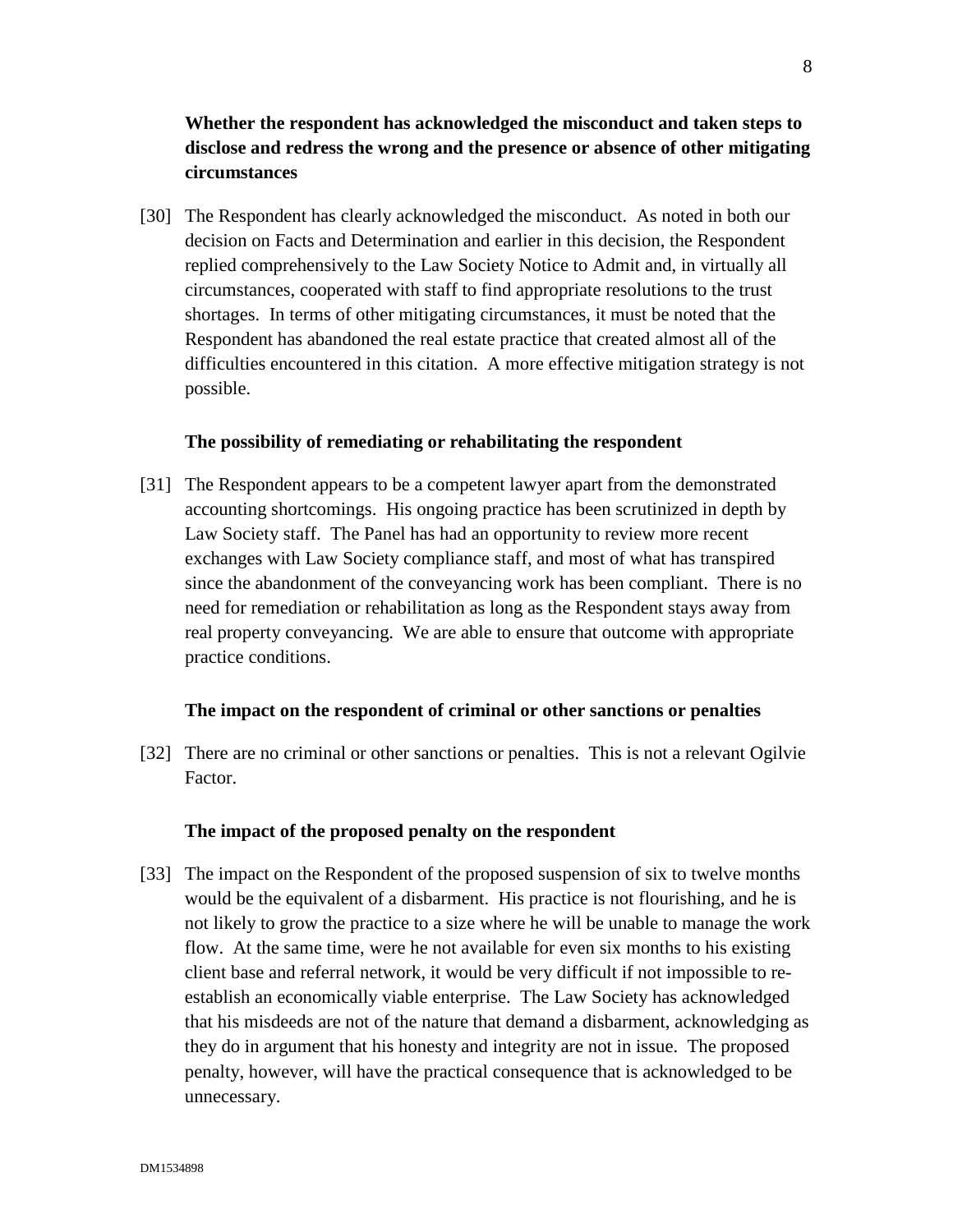### **The need for specific and general deterrence**

- [34] The Law Society argues strongly for this consideration, suggesting that a strong message must be sent to the profession to ensure proper respect for strict compliance with the accounting rules. In the unique circumstances of this hearing, the argument is less compelling than it often is. When breaches of accounting rules result from intention and misappropriation for a lawyer's personal benefit, the argument for specific and general deterrence is compelling. However, we believe that the circumstances of this Respondent are so unusual that no one will seek comfort or precedential value from whatever outcome is determined appropriate, having regard to the extraordinary circumstances. The usual penalty that follows intentional misappropriation is well-known and provides all the general deterrence that is required.
- [35] No lawyer, including the Respondent, would knowingly embark on the program in which he found himself, and therefore the need for specific deterrence is overstated.

### **The need to ensure the public confidence in the integrity of the profession**

- [36] The Law Society argues that this is a pivotal factor in determining the appropriate penalty. It argues that the privilege of self-regulation is founded in providing appropriate discipline outcomes in circumstances such as are found in this citation. We believe that the public concern with the integrity of the legal profession will not be impacted substantially by any discipline outcome here. The absence of victims in these circumstances reduces considerably the extent to which the public will be interested in the discipline outcome.
- [37] The extraordinary number of breaches of Law Society Rules was a matter for concern within the administration of the Law Society. The staff responded vigorously and with significant resources allocated to the demonstrated problems. However, even the response of the Law Society became measured when it became apparent that there were no clients at risk and that the source of the wide-ranging problems was a lack of understanding and knowledge rather than a nefarious scheme to misappropriate trust funds. It is clear to all that there is no moral risk with the Respondent and that his character makes all of the consequences much more difficult to manage. The behaviour fits no known mould. The regulator has no baseline against which to compare this most extraordinary factual matrix. This characteristic makes all of the responses abnormal.
- [38] We are not satisfied that the public confidence in the integrity of the profession will be negatively impacted by an outcome of this citation that is less aggressive than a suspension for six to twelve months.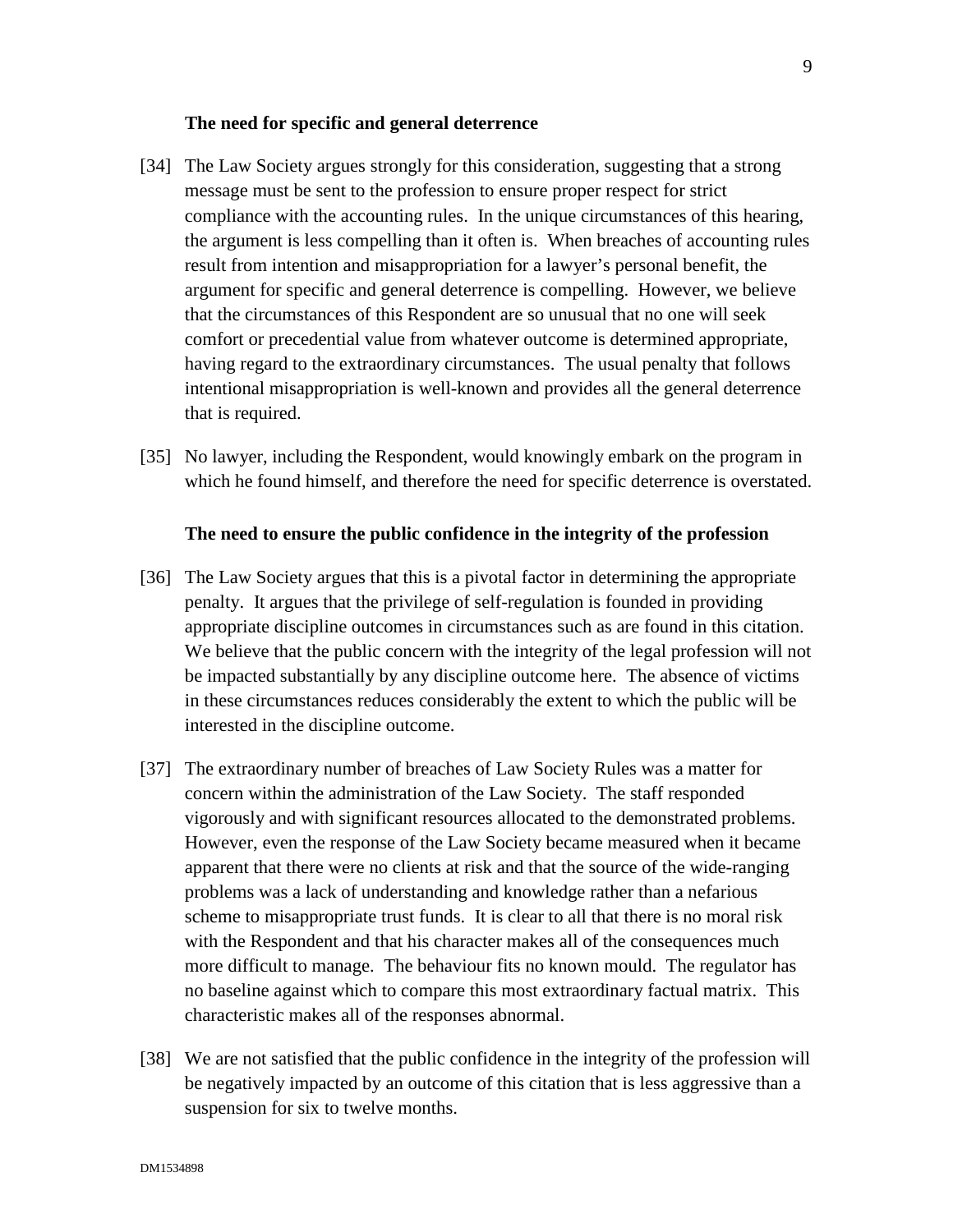### **The range of penalties imposed in similar cases**

- [39] As noted above, the quest for similar cases is a difficult one in this case. In virtually every instance of misappropriation there was found to be an element of intention. That is not present here. In none of the cases to which the Panel was referred is the explanation for the misbehaviour a complete lack of understanding of the foundational principles of trust accounting. The forensic auditor of the Respondent's books and records reported that the Respondent did not know how to reconcile his trust account. We note in passing that that is a failing likely suffered by many lawyers but it becomes a significant failing when a lawyer is practising as a sole practitioner without appropriately trained staff.
- [40] The range of penalties in similar cases is another of the not very helpful Ogilvie Factors. Our comprehensive review of all factors has a purpose. It is provided to demonstrate the entirely unique circumstances of this Respondent and to suggest that the traditional approaches to penalty are not as helpful in these circumstances as they are in more conventional penalty considerations.
- [41] During the Respondent's argument on penalty, he observed that his then present state of practice had changed for the better since his very difficult early days of practice, which were the subject of much of our consideration in the Facts and Determination phase of the hearing. He noted that all was now in compliance with Law Society Rules and that the Panel should review this as evidence that there was no need for further supervision and that we could be entirely comfortable with his practice methodology going forward (paraphrased).
- [42] In response to this evidence/argument from the Respondent, the Law Society introduced in evidence the report from a relatively recent compliance audit conducted for the period from January 1, 2014 to July 24, 2015. The report was issued in early September 2015. The report of the compliance audit did not reflect the state of play described by the Respondent. The number of "U" (unsatisfactory) notations significantly outnumbered the "S" (satisfactory) notations.
- [43] Following the conclusion of the hearing, the Respondent realized (he had not done so when the report was submitted in evidence by the Law Society) that it was probable that the Panel would take negative inferences from the Report of the Compliance Audit. He requested and was granted leave to introduce, for the Panel's review, his rather extensive response to the report of the Compliance Auditor.
- [44] His response comprised 122 pages of memoranda and supporting documents. It is not entirely coherent, and it does not track the chapter and verse of the Compliance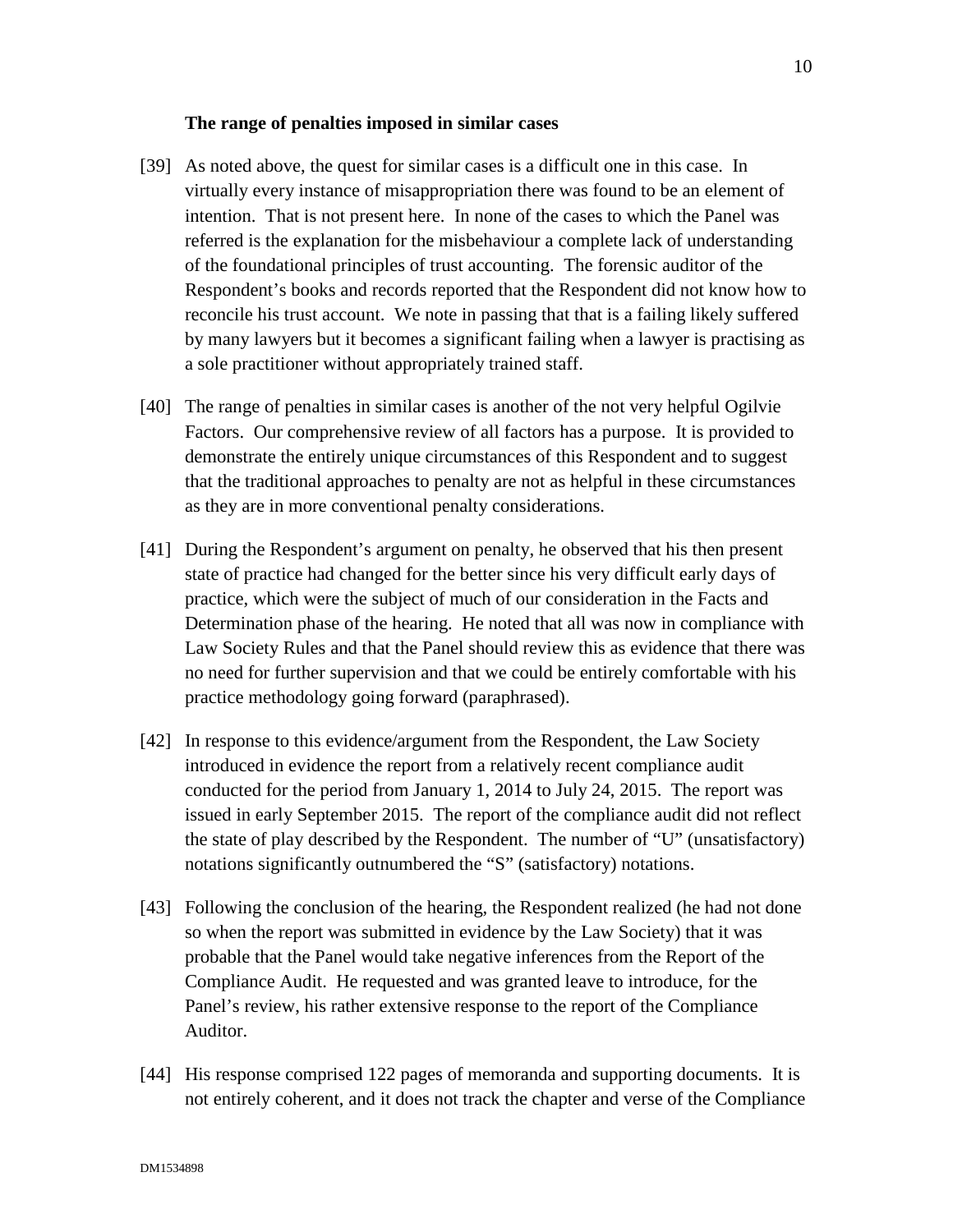Audit Report. It was submitted after the end of the hearing, and the Panel did not have the benefit of any explanation of the response or the extent to which the contents of the 122 pages did in fact respond to the Compliance Audit Report.

- [45] Two issues worthy of note did emerge from the response. The flawed nature of the QuickBooks accounting program described in our Facts and Determination decision was reiterated. The Respondent noted in his response that his ability to reconcile the trust bank account was hampered by the previously identified deficiencies in the program. It was also explained that the failure to provide a trust reconciliation for a particular account for a one-year period was due to the fact that there were no transactions in the account during the year. A letter from the financial institution was included to verify that fact.
- [46] The most important consideration that emerged from the compliance audit and the response to it was that, at the material time, the Respondent had continued with his woefully under-resourced real estate transaction practice. By the time of the discipline action phase of the hearing, held on November 24, 2016, the Respondent testified that he was no longer doing real estate transactions.
- [47] The Panel was trying to determine an appropriate penalty for these circumstances. We were having trouble with the gulf between the requested six- to twelve-month suspension request of the Law Society and the reprimand suggested by the Respondent. The absence of on point penalty authority was hampering progress. As noted above, there are virtually no prior cases where the circumstances of the guilty respondent with financially non-compliant records, was the result of anything but intentional misbehaviour. We noted in our earlier decision that there are no authorities available to us describing inadvertent misappropriation, yet that characterization clearly describes this Respondent. Absent *mala fides*, the appropriate penalty is elusive.
- [48] Following the conclusion of the Disciplinary Action phase of the hearing, we learned of a decision of a review panel of Benchers on an appeal by the Law Society where a panel had determined a two-month suspension penalty in circumstances somewhat similar to those under consideration here. There are important factual distinctions to be drawn but in our view the case of *Faminoff* provides some assistance to this Panel in its quest for an appropriate penalty.
- [49] The Panel requested the Law Society and the Respondent to comment on the impact of *Faminoff* on the issues under consideration. Both responded.
- [50] The facts in *Faminoff* are these. On numerous occasions, Mr. Faminoff received retainer funds from clients and deposited them directly to his general account when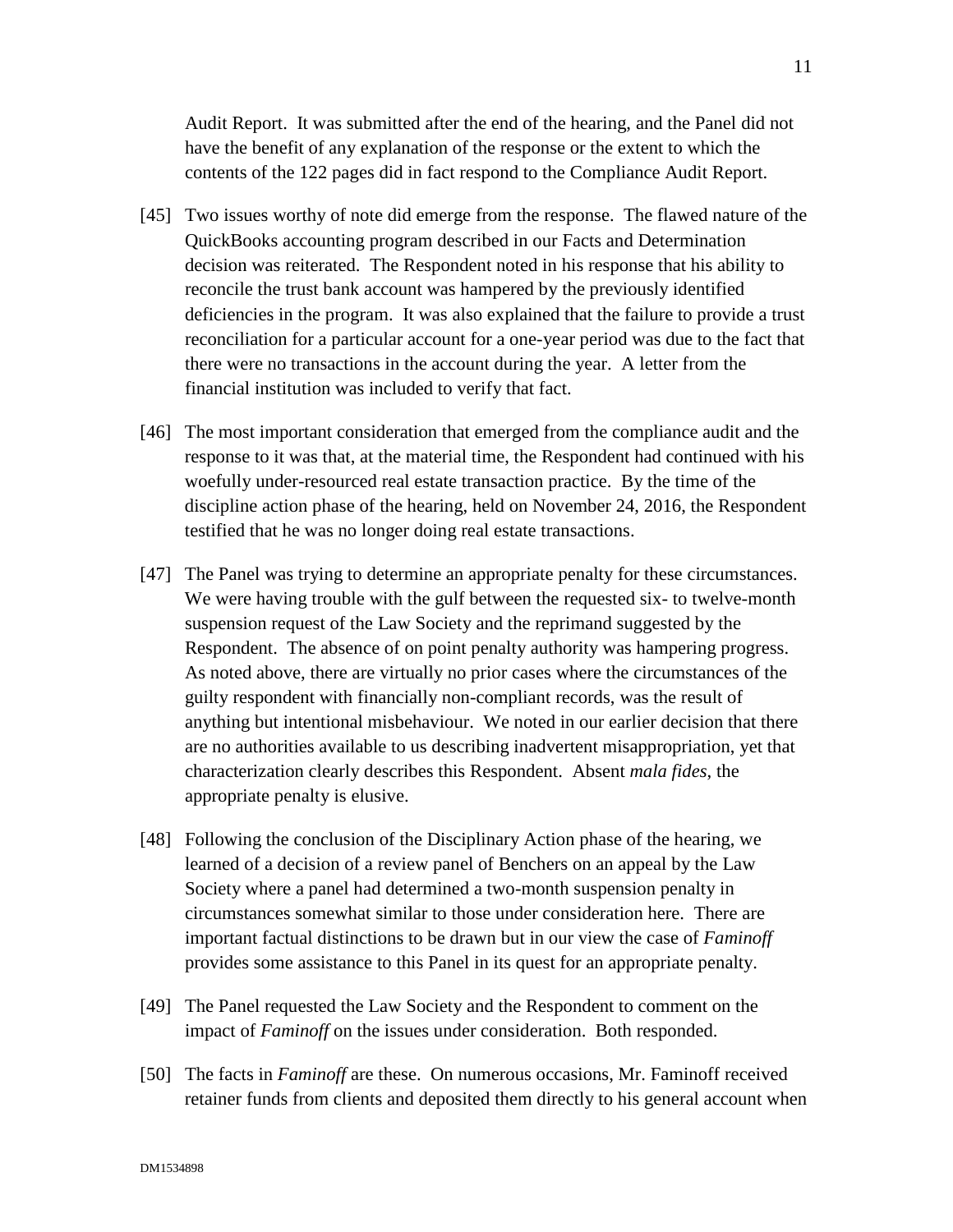he had not issued or delivered a statement of account. Upon learning of a pending Law Society compliance audit, Mr. Faminoff created a number of backdated accounts (44) in an attempt to suggest that the funds deposited to his general account were in payment of the backdated accounts and were therefore properly paid. The deceit was not discovered during the compliance audit, but subsequent investigations some months later caused Mr. Faminoff to confess to the misleading behaviour. The citation also dealt with a breach of undertaking allegation where the respondent had paid settlement funds without obtaining appropriate signatures. Mr. Faminoff suggested in the hearing that his intention in preparing the backdated accounts was not to mislead the Law Society but instead was to "catch up on overdue paperwork" and assist with the compliance audit. The hearing panel found that the backdating of accounts was with the intent to mislead the Law Society.

- [51] The hearing panel determined the appropriate penalty to be a two-month suspension, and both parties sought a review of the decision. The Law Society had suggested a suspension of five to six months and the Respondent agreed with a suspension but thought that one month was the appropriate duration. The Law Society sought a review on the basis of a number of alleged errors on the part of the hearing panel, including findings that the stress and embarrassment of the Respondent was a mitigating factor, that the lack of misappropriation was a mitigating factor, that the absence of victims was a mitigating factor, that the absence of personal financial gain was a mitigating factor and that the Respondent admitting the misconduct when confronted and the promptness of that admission were mitigating factors. The Law Society also alleged error by the hearing panel in its failure to place sufficient weight on the misleading behaviour and the need to protect the public interest. The Law Society also complained of the hearing panel's emphasis on the remorseful attitude of the Respondent.
- [52] The respondent on the review sought leave to introduce new evidence to demonstrate the extent to which he had suffered following the release of the discipline decision by the hearing panel. That application was refused by the review board.
- [53] The review board determined that it was necessary to ensure that the penalty was within an appropriate range of penalties where the professional misconduct finding was for similar circumstances to other reported decisions. It specifically noted that it was not for the review board to substitute its own judgment of what an appropriate penalty should be but instead to ensure the correct range of outcomes had been met.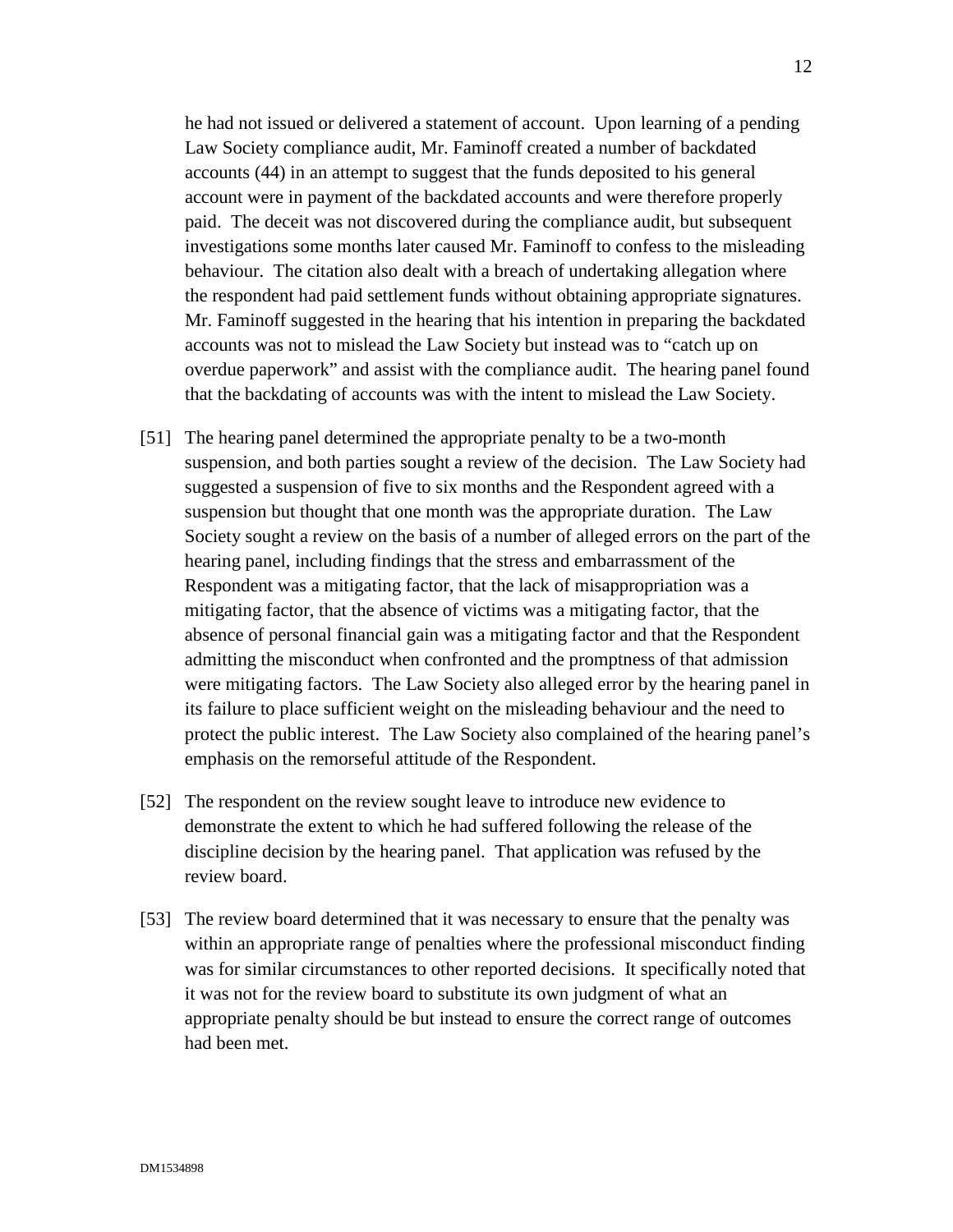- [54] The review board also noted that it is not necessary for the hearing panel to establish the correct range of penalties. The discipline outcome in similar cases is but one of the Ogilvie Factors for the hearing panel to consider. Instead, it is the task of the review board to establish the appropriate range of penalties and to ensure that the hearing panel's determination fell within the range.
- [55] The Law Society responded to our request for submissions on the impact of *Faminoff* by suggesting that it was not helpful for this Panel since it primarily dealt with the need of the review board to establish the correct range of penalty and that the actual penalty in the circumstances was not helpful because the facts were different. The Law Society emphasized the misappropriation characteristic of this hearing rather than the misleading behaviour described in *Faminoff*.
- [56] The Respondent's response to our request for submissions on the impact of *Faminoff* concentrated on the misbehaviour indicated by the intentional misleading of the Law Society. He noted that it was his opinion that the misbehaviour indicated in *Faminoff* was more serious in that it involved elements of intentional misbehaviour while his own misdeeds were not intentional. He also observed that he did not breach any undertakings and that he did not deposit client funds directly to his general account as was demonstrated in *Faminoff*.
- [57] The Respondent suggested that the Law Society seeking a five- to six-month suspension in *Faminoff* and a six- to twelve-month suspension for him, in light of the more serious allegations against *Faminoff*, suggested discrimination and bias against him. While we do not agree that there is any discrimination or bias indicated, we do believe that the Respondent made an important point in the apparently disproportionate penalty duration sought. We also believe that the decision in *Faminoff* is helpful to us in reaching an appropriate penalty determination.
- [58] The Law Society's emphasis on the misappropriation characteristic in this case does not fully canvass the usefulness of the decision. We found a technical misappropriation based upon a strict interpretation of the definition. The reality is that the misappropriation cases are less helpful than argued because this case is itself an outlier. In this case, there is no personal gain to the Respondent, instead he is likely out of pocket for having made up the trust shortages from his own funds where a party was negligently overpaid. We have found no similar cases in our review of the authorities provided. In the reported penalty cases for misappropriation, there is universally an element of personal gain and intentional misappropriation of client funds. We do not have that here.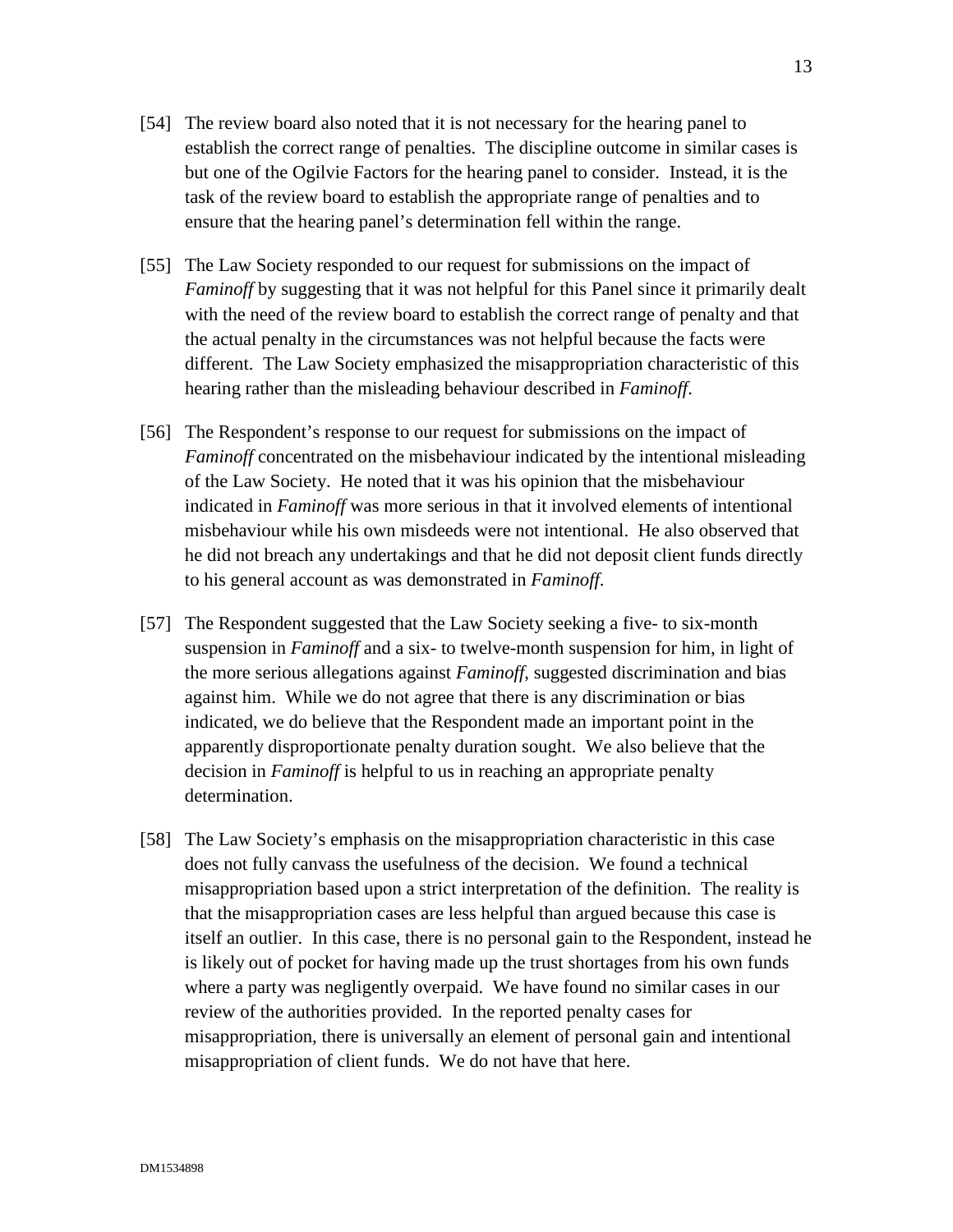- [59] We have determined that, in addition to the penalty being within an appropriate range as eloquently described in *Faminoff*, it is also necessary for the penalty to be internally consistent. By that we mean that equally important as the range of comparable penalty for comparable misbehaviour is the determination that more serious misbehaviour receive a more serious penalty than less serious misbehaviour.
- [60] If that internal consistency is not present, those interested in the discipline process will be left to question why a particularly egregious incident of misbehaviour is accorded a lesser penalty than one where the misbehaviour is perceived to be less troublesome.
- [61] This internal consistency is usually present when examinations of outcomes within a particular type of professional misconduct are undertaken. A repeated failure to respond to the Law Society over a long period of time will generally attract a more serious penalty than an isolated event of no response. The usual rationalization for obvious discrepancies in outcomes is that the facts are materially different and the penalty in each case must be decided on the particular circumstances of the professional misconduct, and the circumstances of the responsible lawyer.
- [62] We take no exception to that approach but caution the need to ensure that more serious misconduct is accorded a more serious penalty than less serious misconduct, especially when considering different categories of professional misconduct. The risk is diminished when comparing penalty outcomes within a single category of misconduct.
- [63] We believe that the Respondent made a valid point when he questioned the difference in penalty proposed for his misdeeds as compared with the misdeeds of Mr. Faminoff. We characterize the misdeeds of Mr. Faminoff as significantly more serious than those of the Respondent in this case.
- [64] Fabricating documents with the intention to mislead the Law Society borders on the most serious misconduct facing a regulator of a self-governing profession. How can a regulator rely upon a state of affairs found in a lawyer's office during an audit of that lawyer if it is possible that the foundational documents being reviewed are not genuine? The state of affairs displayed is intentionally falsely presented to provide a more benign review. In our view, this conduct is significantly more serious than any number of breaches of accounting rules, even where, in the case of this Respondent, the books and records are in a chaotic state.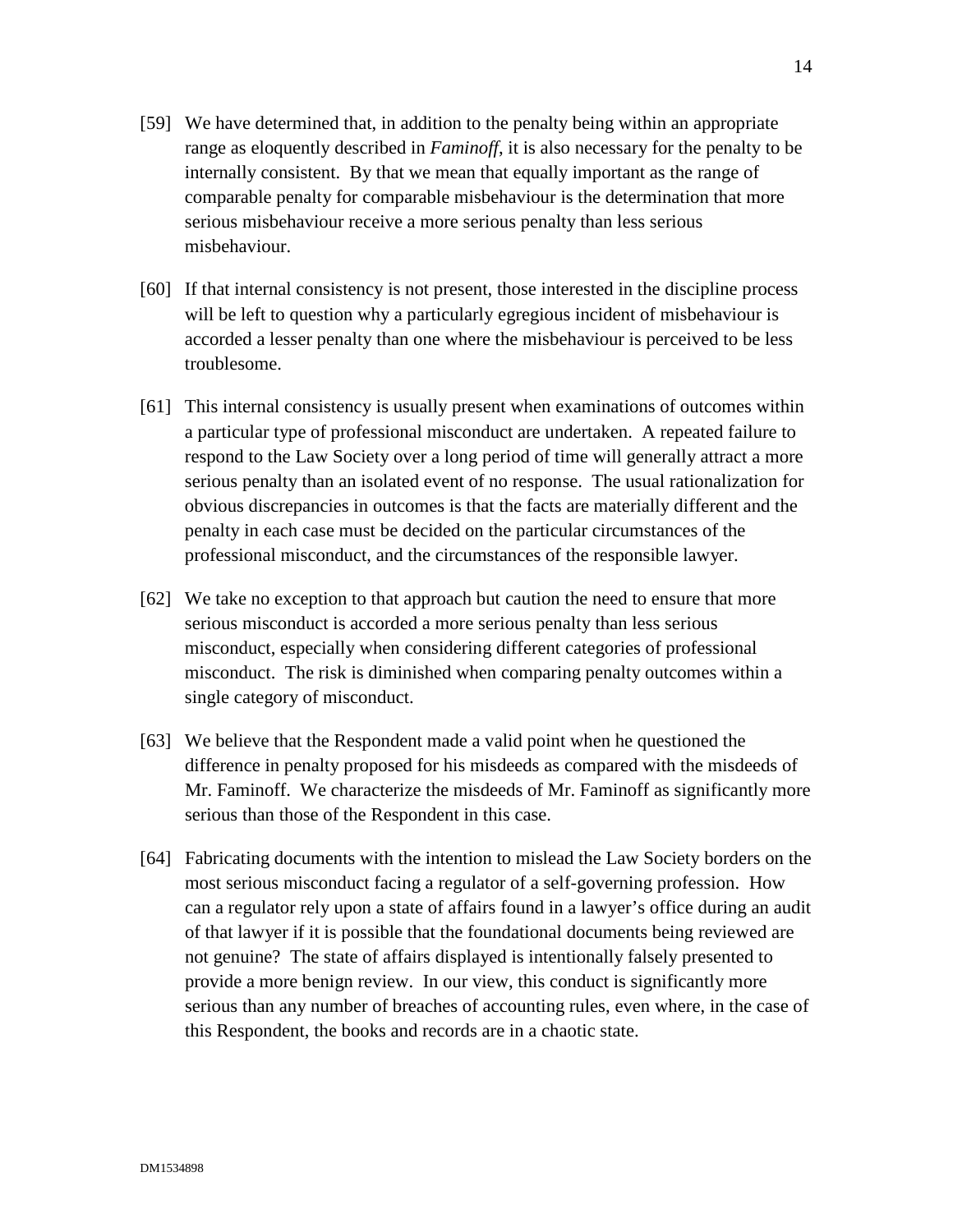## **CONCLUSION**

- [65] We feel that the need for internal consistency in penalty outcomes requires us to establish a penalty in this case that is less onerous than the penalty provided in *Faminoff* and, importantly, not disturbed on a review. To provide a more onerous penalty for behaviour we consider to be less troubling than that exhibited in *Faminoff*, suggests an aberrant outcome.
- [66] This penalty will have a significant impact on the Respondent. There is no further need for specific deterrence – the type of work that spawned the accounting nightmare no longer forms part of the practice of the Respondent. To be abundantly clear in that regard, we impose a practice restriction on the Respondent such that he is not to be engaged in any capacity with files involving the purchase, sale or financing of real estate until relieved of this restriction by the Practice Standards Committee. If that restriction is not sufficiently clear we will hear further argument to clarify.
- [67] We are not going to restrict the Respondent to working for another lawyer or firm as that is simply not a practical option for the Respondent. He has had significant difficulty finding employment, and it is for that reason he has established his sole practice.
- [68] Similarly we are not going to restrict the Respondent's ability to be a signatory on a trust account as, in our opinion, his trust accounting troubles are all related to the real estate practice, which by this order he is no longer permitted to practise.
- [69] We direct that the Respondent be suspended from the practice of law for a period of one month commencing on August 1, 2017. That date is chosen to provide the Respondent an opportunity to put his practice in order and make any necessary arrangements to cover obligations currently scheduled for June and July. The parties may agree on an alternative start date for the suspension.

### **COSTS**

- [70] The Law Society has submitted a draft bill of costs to a total amount \$19,005.50. This bill includes three full hearing days and a full day for the DA phase of the hearing. We are of the opinion that with the Respondent's wide-ranging admissions in his response to the Notice to Admit, the hearing could have been conducted in two days at the most. The DA phase was only a one-half day event.
- [71] Accordingly, we direct that costs be awarded the Law Society in the total amount of \$14,505.50. We have deducted one and one-half days from that submitted. We